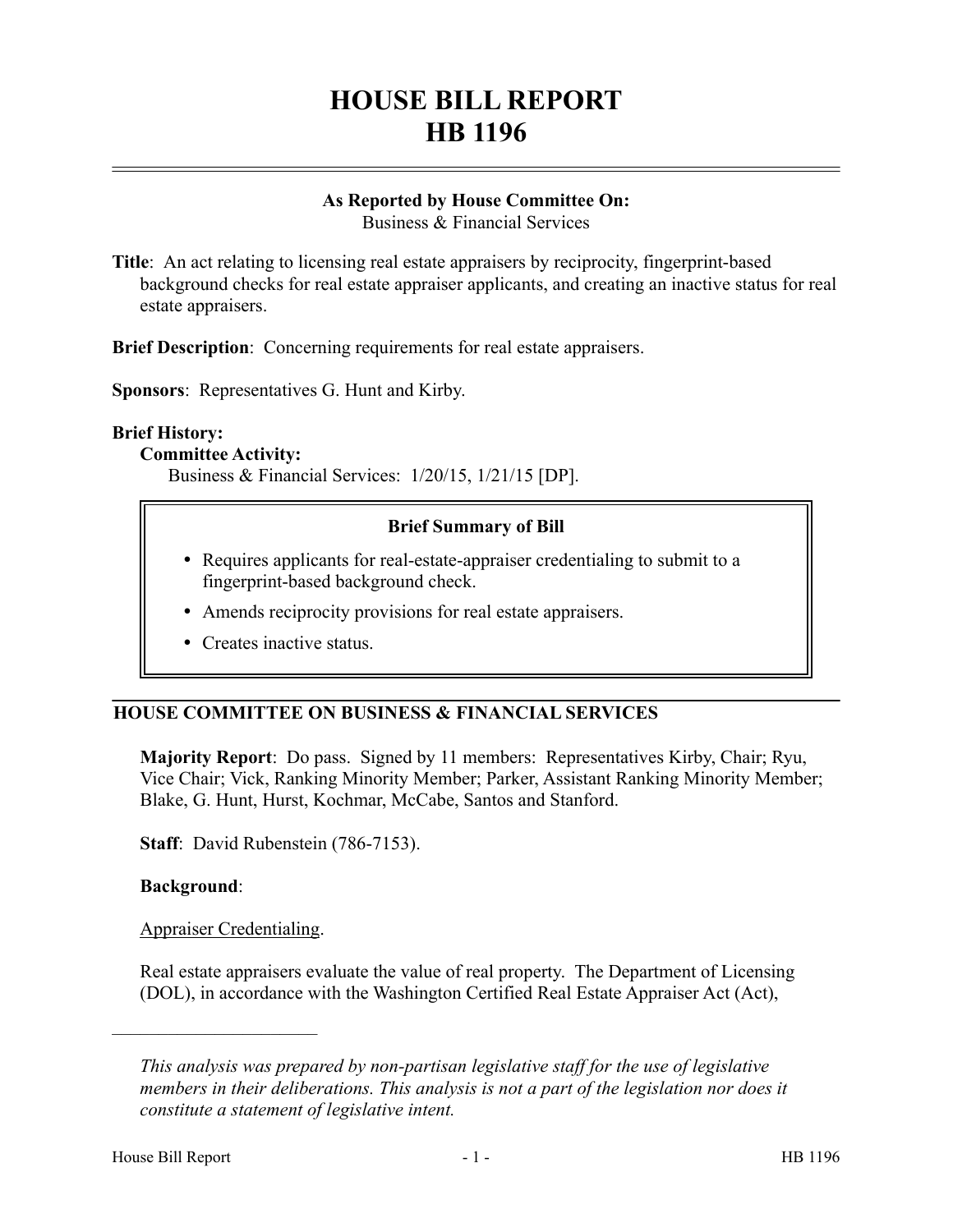certifies and licenses real estate appraisers. The Act prohibits a person from using the terms "certified appraisal" or "state certified real estate appraiser" unless he or she is certified by the state.

The law authorizes four types of credentials issued to real estate appraisers, from highest-tolowest credentialing requirements:

- state-licensed real estate appraiser;
- state-certified residential real estate appraiser;
- state-certified general real estate appraiser; and
- state-registered appraiser trainee.

Each level of licensing and certification authorizes appraisal work at a different level of property value, while the registered trainees may only work under the direct supervision of certified appraisers.

Applicants for certification or licensure already certified or licensed in good standing in another state may be certified or licensed in Washington without taking the examination that would ordinarily be required of new applicants. In order to qualify for this waiver, the applicant's home state must have requirements that are "substantially similar" to Washington's and must have a reciprocal agreement with Washington providing similar treatment for Washington appraisers.

All fees and penalties collected by the DOL related to the real estate appraiser program are deposited into the Real Estate Appraiser Commission Account, which is used for all expenses associated with the program.

#### Federal Monitoring.

Under the federal Financial Institutions Reform, Recovery, and Enforcement Act of 1989, enacted in response to the "savings and loan crisis" of the late 1980s, the United States Congress created the Appraisal Subcommittee (ASC) of the Federal Financial Institutions Examination Council. The stated purpose of the ASC is to ensure that real estate appraisals "are performed in writing, in accordance with uniform standards, by individuals whose competency has been demonstrated and whose professional conduct will be subject to effective supervision." To carry out this goal, the ASC is tasked with monitoring state regulation of real estate appraisers, along with other duties.

–––––––––––––––––––––––––––––––––

#### **Summary of Bill**:

#### Background Checks.

All applicants for registration as a trainee, and all applicants wishing to change his or her level of certification, must submit to a fingerprint-based background check conducted by the Federal Bureau of Investigation and the Washington State Patrol. The DOL may also require